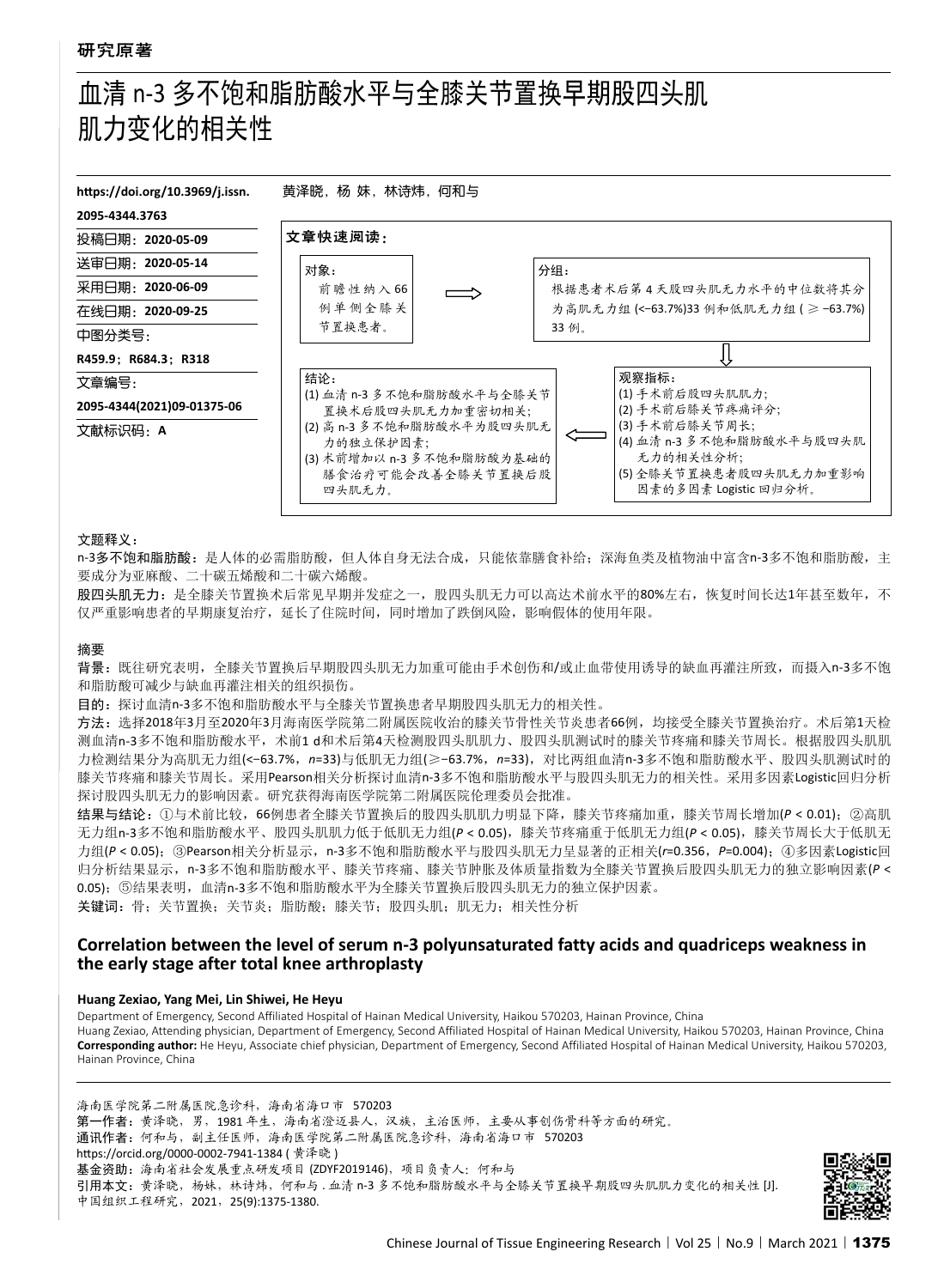## **Research Article**

#### **Abstract**

**BACKGROUND:** Previous studies have shown that early quadriceps weakness aggravation is associated with ischemia and reperfusion resulting from surgical trauma and/or tourniquet use after total knee arthroplasty, while intake of sufficient amounts of dietary n-3 polyunsaturated fatty acids can limit tissue damage associated with ischemia and reperfusion.

**OBJECTIVE:** To explore the correlation between the level of serum n-3 polyunsaturated fatty acids and quadriceps weakness in the early stage after total knee arthroplasty.

**METHODS:** A total of 66 patients with knee joint osteoarthritis admitted to the Second Affiliated Hospital of Hainan Medical University from March 2018 to March 2020 were selected. All of them received total knee arthroplasty. On postoperative day 1, serum n-3 polyunsaturated fatty acids levels were measured. Quadriceps strength, knee pain during quadriceps testing, and knee circumference were measured on preoperative day 1 and postoperative day 4. According to the testing result of quadriceps strength, the patients were divided into high quadriceps weakness group (<-63.7%, *n*=33) and low quadriceps weakness group (≥ -63.7%, *n*=33). Serum n-3 polyunsaturated fatty acids levels, knee pain during quadriceps testing, and knee circumference were compared between two groups. The correlation between the level of serum n-3 polyunsaturated fatty acids and quadriceps weakness was explored by Pearson correlation analysis. The influencing factors of quadriceps weakness were explored by multivariate Logistic regression analysis. The study was approved by the Ethics Committee of the Second Affiliated Hospital of Hainan Medical University.

RESULTS AND CONCLUSION: (1) Compared with preoperatively, the quadriceps muscle strength decreased significantly, knee pain increased, and knee circumference increased after total knee arthroplasty in 66 patients (*P* < 0.01). (2) The level of n-3 polyunsaturated fatty acids and quadriceps strength in high quadriceps weakness group were lower than those in low quadriceps weakness group (*P* < 0.05). Knee pain was more serious in high quadriceps weakness group than that in low quadriceps weakness group (*P* < 0.05). The knee circumference was longer in high quadriceps weakness group than that in low quadriceps weakness group ( $P < 0.05$ ). (3) Pearson correlation analysis showed that serum n-3 polyunsaturated fatty acids level was significantly positively correlated with quadriceps weakness ( $r= 0.356$ ,  $P=0.004$ ). (4) Multivariate logistic regression analysis showed that serum n-3 polyunsaturated fatty acids levels, knee pain, knee swelling and body mass index were independent influencing factors for quadriceps weakness after total knee arthroplasty (*P* < 0.05). (5) These results indicate that the level of serum n-3 polyunsaturated fatty acids was independent protective factors for quadriceps weakness after total knee arthroplasty.

**Key words:** bone; arthroplasty; arthritis; fatty acids; knee; quadriceps; myasthenia; correlation analysis

**Funding:** *the Key Research and Development Project of Social Development in Hainan Province, No. ZDYF2019146 (to HHY)*  How to cite this article: *HUANG ZX, YANG M, LIN SW, HE HY. Correlation between the level of serum n-3 polyunsaturated fatty acids and quadriceps weakness in the early stage after total knee arthroplasty. Zhongguo Zuzhi Gongcheng Yanjiu. 2021;25(9):1375-1380.* 

## **0** 引言 **Introduction**

骨性关节炎是一种慢性、退行性、进展性关节疾病,具 有高的发病率及致残率,发病率随着关节软骨退化及年龄的 增长而增高, 65 岁以上人群发病率为 50%, 而 75 岁以上人 群高达 80%,严重影响患者的生活质量 [1]。人工全膝关节置 换被认为是目前治疗重度膝关节骨性关节炎最重要的手段, 能非常有效地缓解疼痛、矫正畸形、提高膝关节活动功能及 改善患者生活质量<sup>[2]</sup>。因此,越来越多晚期膝关节骨性关节 炎患者接受全膝关节置换,但由于手术创伤较大,并且患者 多为高龄,身体营养条件差,基础病变复杂,术后并发症发 生率很高,尤其是术后早期并发症如术后股四头肌无力加重、 失血、疼痛、肢体肿胀、感染、血栓形成等问题仍普遍存在, 严重影响全膝关节置换效果,一直是多学科跨专业研究的热 点 <sup>[3-7]</sup>。其中,术后股四头肌无力加重是常见早期并发症之一, 术后股四头肌肌力下降可高达术前水平的 80% 左右,恢复时 间长达 1 年甚至数年,不仅严重影响患者的早期康复治疗, 延长住院时间,同时增加跌倒风险,影响假体的使用年限 [6-8]。 目前全膝关节置换后股四头肌无力加重的机制及影响因素尚 未明确,尚无有效方案可治疗<sup>[8]</sup>,因此有效预防股四头肌无 力加重是提高全膝关节置换成功率的重要因素。

既往研究表明,全膝关节置换后早期股四头肌无力加重 可能与股四头肌肌力测试时的膝关节疼痛、膝关节肿胀及股 四头肌萎缩有关<sup>[9]</sup>,而这些因素可由手术创伤和 / 或止血带 使用诱导的缺血再灌注引起的急性炎症所导致 [10-12]。既往研 究已证明缺血再灌注损伤可以通过营养预处理来预防,例如 摄入含有足够数量 n-3 多不饱和脂肪酸的膳食可以减少与缺 血再灌注相关的组织损伤 [13-14]。

脂肪酸水平与股四头肌无力、膝关节疼痛及膝关节肿胀的关 系,为膳食中增加 n-3 多不饱和脂肪酸可能有助于减少止血 带诱导的全膝关节置换急性炎症而改善股四头肌无力提供理 论依据。

#### **1** 对象和方法 **Subjects and methods**

1.1 设计 前瞻性观察研究。

1.2 时间及地点 于 2018 年 1 月至 2020 年 3 月在海南医学 院第二附属医院完成。

1.3 对象 选择 2018 年 3 月至 2020 年 3 月因骨性关节炎在 海南医学院第二附属医院接受初次全膝关节置换的患者 66 例,所有患者均为骨性关节炎患者,其中男30例,女36例; 平均年龄 (67.4±6.3) 岁; 平均病程 (8.0±2.2) 年; 平均体质量 指数 (26.1±3.2) kg/m<sup>2</sup>; 骨性关节炎 KL 分级: 3 级 9 例, 4 级 57 例。研究获得海南医学院第二附属医院伦理委员会批准。

纳入标准:①根据中华医学会骨科学分会关节外科学 组颁布的骨关节炎诊疗指南 (2018 年版 ) 中的诊断标准明确 诊断为骨性关节炎的患者 [15];②符合全膝关节置换手术指 征[15], 即有中至重度的持续性疼痛和 / 或活动受限, 保守治 疗疗效欠佳,症状严重影响生活及工作,初次行单侧全膝关 节置换患者;③患者及家属知情同意并配合治疗及随访者; ④住院时间≥ 4 d;⑤对治疗知情同意,签署知情同意书。

因此,研究旨在探讨全膝关节置换后血清 n-3 多不饱和 化脓性关节炎、类风湿性关节炎、关节创伤病史患者等;⑤ 排除标准:①双侧全膝关节置换或膝关节翻修患者;3 个月内有重大心脑血管病者;②患有血液系统疾病或有凝血 障碍者;③有慢性器官衰竭及恶性肿瘤终末期的患者;④伴 有其他影响全膝关节置换后康复进程的疾病或功能障碍, 如 神经精神疾病导致的活动受限与认知功能障碍、髋关节疼痛、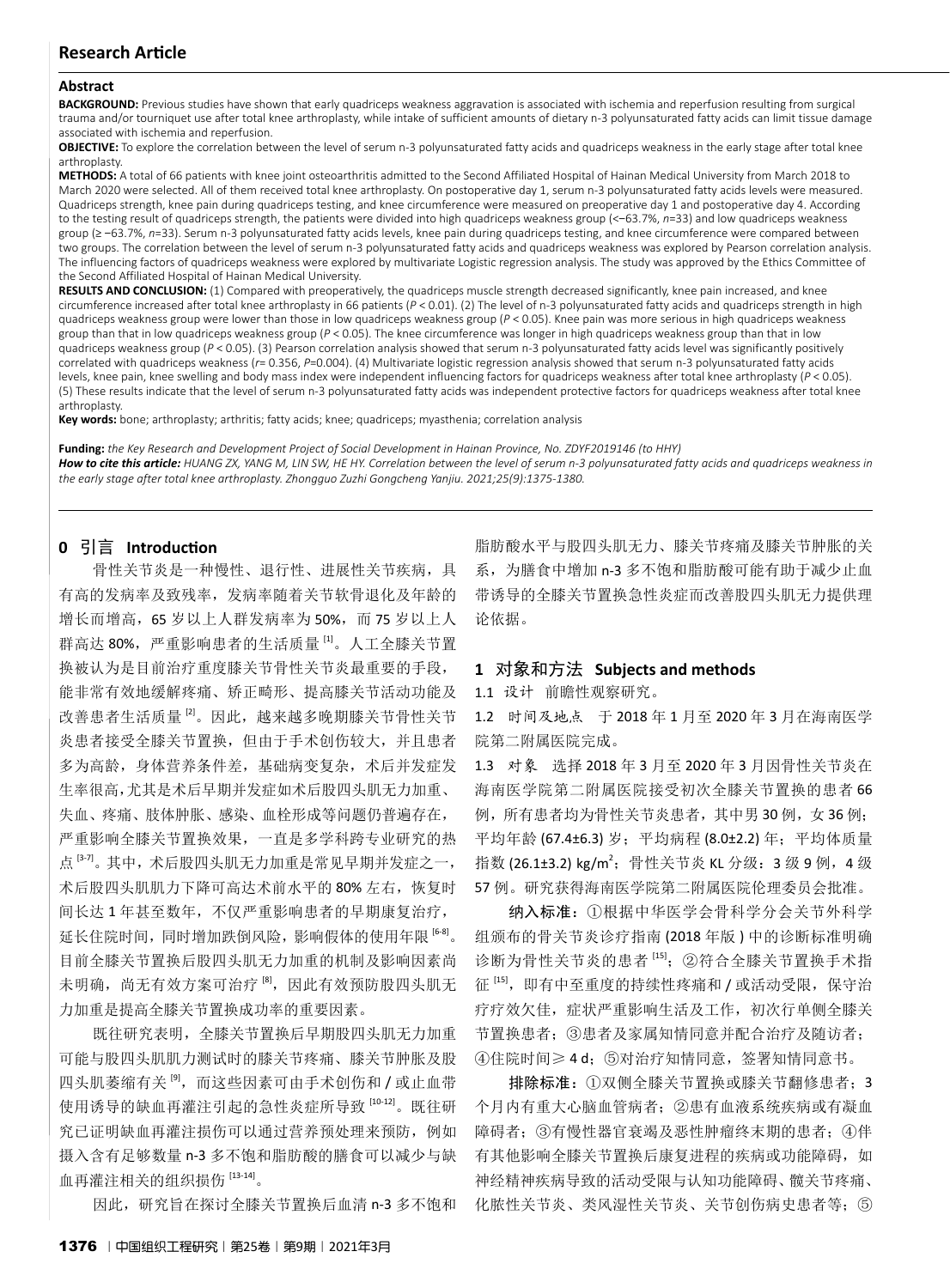#### 已服用 n-3 多不饱和脂肪酸补充剂的患者。

1.4 材料 膝关节假体均采用 Biomet 公司人工膝关节, 产品 型号: Vanguard PS/CR, 胫骨、股骨假体均采用骨水泥 ( 聚 甲基丙烯酸甲酯 ) 固定,上述材料具有良好的生物相容性, 见表 **1**。

#### 表 **1** |植入物信息表 **Table 1** | **Information of the implant**

| 项目   | 人工膝关节组件                                      |
|------|----------------------------------------------|
| 来源   | Biomet 公司                                    |
| 型号   | Vanguard PS/CR                               |
| 批准号  | 国械注讲 20173460467                             |
| 结构   | 该系统包括股骨部件、胫骨部件和髌骨部件                          |
| 材质   | 股骨假体采用符合 ISO 5832-4 规定的铸造钴铬钼合金材料制成:胫         |
|      | 骨底板采用符合 ISO 5832-4 规定的铸造钴铬钼合金材料、GB/T 13810   |
|      | 规定的 TC4ELI 材料和 ISO 5834-2 规定的 II 型超高分子量聚乙烯材料 |
|      | 制成: 半月板部件、髌骨和胫骨椎体塞采用符合 ISO 5834-2 规定的        |
|      | Ⅱ型超高分子量聚乙烯材料制成: 胫骨锁定件采用符合 GB/T 13810         |
|      | 规定的 TC4ELI 材料制成。产品为灭菌包装                      |
| 适应证  | 骨关节炎、风湿性关节炎、单重或多重创伤性关节炎所导致的关节                |
|      | 疼痛或关节活动不便等                                   |
|      | 生物相容性 无免疫及排斥反应,生物相容性良好                       |
| 不良反应 | 材料的过敏反应; 术后近期或远期可能发生的感染和过敏反应                 |

1.5 研究方法

1.5.1 全膝关节置换步骤 所有入组患者的手术操作均由同 组医师完成,术式统一,采取膝关节置换标准手术入路,取 膝关节正中纵行切口,术前常规驱血,术中屈曲位止血带充 气,不保留前、后交叉韧带,不进行髌骨表面置换,进行内 侧软组织骨膜下袖套状松解。采用标准的手术程序,首先行 胫骨近端截骨,然后行股骨远端截骨,截骨完成后清除骨赘、 后交叉韧带,安装合适大小的胫、股骨假体,完成手术操作。 全膝关节置换术前后采用相同的治疗方案、镇痛方案,统一 的功能康复锻炼方案。

1.5.2 股四头肌肌力测量 术前 1 d 与术后第 4 天测量股四头 肌肌力。股四头肌无力是指术前与术后股四头肌肌力的相对 变化,股四头肌无力 =( 术后股四头肌肌力值 - 术前股四头肌 肌力值 )/ 术前股四头肌肌力值 ×100%。根据患者术后第 4 天 股四头肌无力的中位数将其分为高肌无力组和低肌无力组。

测量方法:采用等速肌力测试仪 (Biodex system 3 型 ) 测量股四头肌肌力;患者取端坐位,屈髋屈膝 90°,双足悬空, 胭窝靠近床沿,采用固定带固定躯干与大腿根部,双手置于 双侧大腿前方。然后指示患者"以逐渐增加的力量尽可能用 力踢"5 s, 直接读取测量结果; 间歇 30 s, 测量 3 次, 取最 大值;计算股四头肌肌力,股四头肌肌力(Nm/kg)=测量值(N)× 力矩 (m)/ 体质量 (kg), 其中力矩为从测量部位到相应膝关节 旋转中心的距离 [16]。

1.5.3 膝关节疼痛评价 术前 1 d 与术后第 4 天测量股四头肌 肌力测试时的膝关节疼痛。膝关节疼痛是指在股四头肌肌力 检查时术前与术后膝关节疼痛评分的绝对值变化,膝关节疼 痛 = 术后疼痛评分值 - 术前疼痛评分值。

测量方法:采用疼痛数字评价量表评价膝关节疼痛 [17]。 在完成所有测量后,立即使用疼痛数字评价量表对膝盖内部

和周围的疼痛进行评分,范围从 0 到 10, 0 代表没有疼痛, 10 代表可以想象到的最严重的疼痛。

1.5.4 膝关节周长的测量 术前 1 d 与术后第 4 天测量膝关节 周长。膝关节肿胀是指术前与术后膝关节周长的相对变化, 膝关节肿胀 =( 术后膝关节周长值 - 术前膝关节周长值 )/ 术 前膝关节周长值 ×100%。

测量方法:让患者放松并保持一个向上的姿势,应用可 拉伸的量尺测量髌骨上缘 10 cm 处大腿周径,手术前后测量 位置保持一致。

1.5.5 血清 n-3 多不饱和脂肪酸检测 对所有入选患者术后第 1 天早上空腹抽取静脉 5 mL, 3 000 r/min 离心 5 min(离心半 径8 cm),分离血清后保存于-70 ℃。应用高效气相色谱仪(日 本京都岛津公司,GC-2018) 采用高效气相色谱毛细管层析法 对血清中游离脂肪酸进行了高倍数反应监测,并计算血清 n-3 多不饱和脂肪酸如亚麻酸、二十碳五烯酸和二十二碳六烯酸 含量。

1.6 主要观察指标 所有患者血清n-3多不饱和脂肪酸水平, 术后第 4 天检测股四头肌肌力、股四头肌测试时的膝关节疼 痛和膝关节周长。

1.7 统计学分析 采用 SPSS 19.0 统计软件进行数据分析。正 1.1 统计字分析 米用 SPSS 19.0 统计软件进行致据分析。止<br>态分布的计量资料以 *x̄±s* 表示,两组间比较采用两独立样本 *t* 检验;偏态分布的计量资料以 *M*(P25,P75) 表示,两组间 比较采用 Mann-Whitney U 检验; 计数资料以相对数表示,

两组间比较采用 $x^2$ 检验。采用 Pearson 相关分析探讨血清 n-3 多不饱和脂肪酸水平与股四头肌无力、膝关节疼痛、膝关节 肿胀的相关性分析;采用多因素 Logistic 回归分析探讨全膝 关节置换患者股四头肌无力的影响因素。以 *P* < 0.05 为差异 有显著性意义。

#### **2** 结果 **Results**

2.1 参与者数量分析 按意向性分析处理,66 例患者均进入 结果分析。

2.2 试验流程 见图 **1**。



**Figure 1** | **Trial flow chart**

2.3 所有患者置换前后股四头肌肌力、膝关节疼痛及膝关 节周长的变化 与术前比较,66 例患者术后股四头肌肌力 明显下降 (P < 0.01), 膝关节疼痛加重 (P < 0.01), 膝关节周 长增加 (*P* < 0.01),见表 **2**。66 例患者术后股四头肌无力为 (-64.4±14.3)%,膝关节肿胀为 (9.9±2.8)%。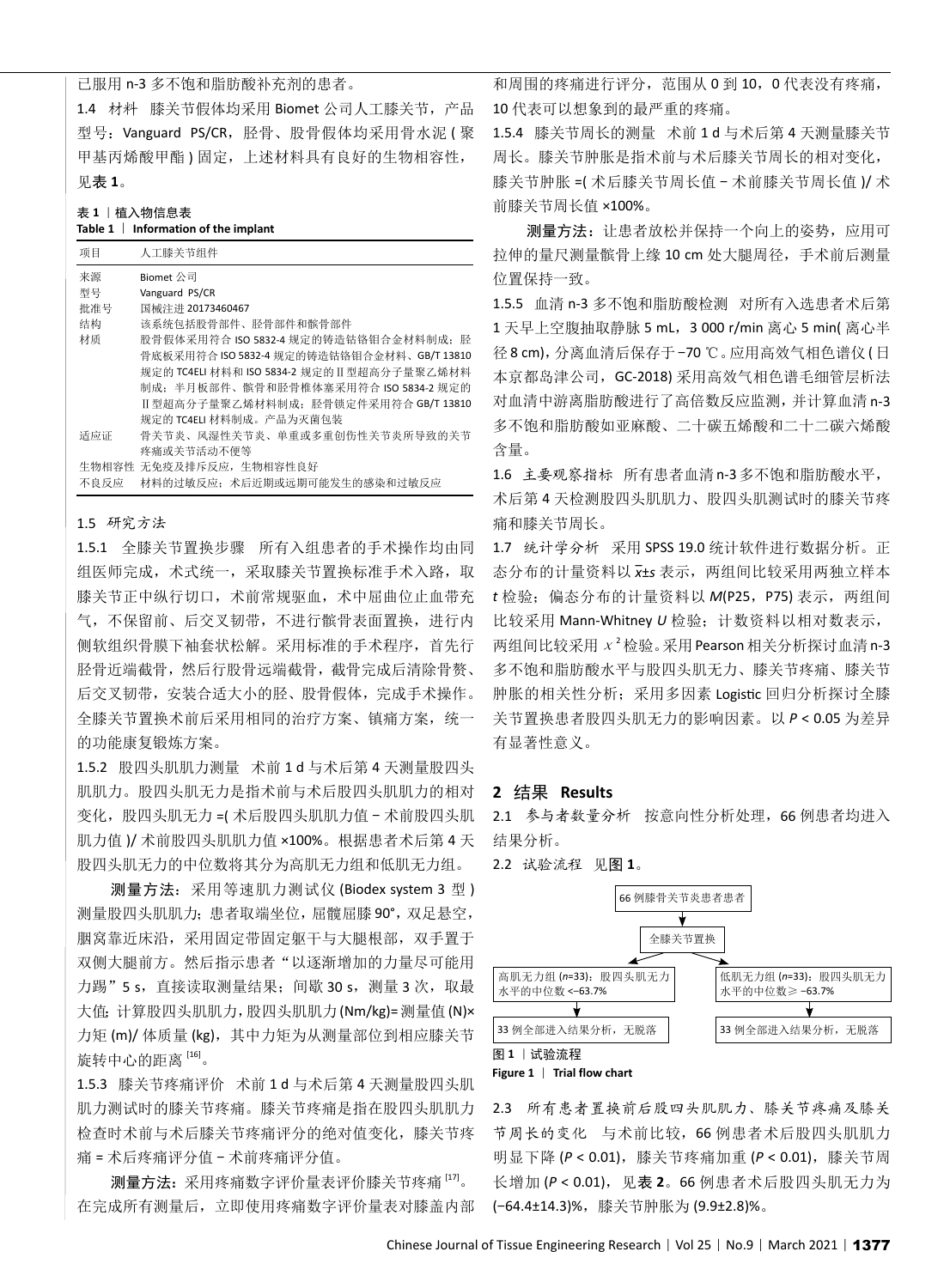#### 表 **2** |所有患者手术前后股四头肌肌力、膝关节疼痛及膝关节周长的变 化 (*n*=66)

| Table 2   Changes in quadriceps strength, knee pain and knee |
|--------------------------------------------------------------|
| circumference in all patients before and after surgery       |

| 项目                              | 术前            | 术后 4 d                       |
|---------------------------------|---------------|------------------------------|
| 股四头肌肌力 (x <sup>+s, Nm/kg)</sup> | $1.18 + 0.38$ | $0.41 \pm 0.20$ <sup>a</sup> |
| 膝关节疼痛 [M(P25, P75), 分 ]         | 1(0, 3.8)     | $6.0(4.3, 8)^{3}$            |
| 膝关节周长 (x <sup>+s, cm)</sup>     | $39.9 + 3.9$  | $43.8{\pm}4.3^a$             |

表注: 与术前比较, <sup>a</sup>P<0.01

表 **3** |两组患者基线资料比较 (*n*=33) **Table 3** | **Comparison of baseline data between two groups**

| 项目                                          | 高肌无力组          | 低肌无力组          | t 值 $1x^2$ 值 | P信    |
|---------------------------------------------|----------------|----------------|--------------|-------|
| 男 / 女 (n)                                   | 14/19          | 16/17          | 0.244        | 0.621 |
| 年龄 (x <sup>+</sup> s, 岁)                    | $67.4 + 5.7$   | $70.1 + 6.5$   | 1.749        | 0.085 |
| 体质量指数 (x <sup>+s,</sup> kg/m <sup>2</sup> ) | $26.9 + 3.6$   | $25.2 + 2.5$   | $-2.124$     | 0.038 |
| 病程 (x <sup>+</sup> s, 年)                    | $8.2 + 2.4$    | $7.9 + 2.1$    | $-1.547$     | 0.124 |
| 左膝 / 右膝 (n)                                 | 18/15          | 20/13          | 0.248        | 0.618 |
| KL 分级 (3/4,n)                               | 4/29           | 5/28           | 0.129        | 0.720 |
| 消炎止痛药 (n/%)                                 | 21/63.6        | 26/78.8        | 1.848        | 0.174 |
| n-3 多不饱和脂肪酸 (x±s,<br>$mg/L$ )               | 171.3±46.5     | 211.7±60.9     | 2.982        | 0.004 |
| 止血带时间 (x <sup>+</sup> ts, min)              | $60.3{\pm}7.4$ | $57.3 \pm 8.7$ | $-1.478$     | 0.145 |

表 4 | 两组手术前后股四头肌肌力比较 *-* ±*s*,*n*=33) **Table 4** | **Comparison of quadriceps strength between two groups before and after surgery**

| 组别           | 术前股四头肌肌力        | 术后 4 d 股四头肌肌力   | 术后股四头肌无力        |
|--------------|-----------------|-----------------|-----------------|
|              | (Nm/kg)         | (Nm/kg)         | (%)             |
| 高肌无力组        | $1.20 \pm 0.38$ | $0.27 + 0.12$   | $-76.3 \pm 7.1$ |
| 低肌无力组        | $1.24 + 0.41$   | $0.57 \pm 0.17$ | $-52.9+2.1$     |
| t 值 $/x^2$ 值 | 0.384           | 8.381           | 11.097          |
| P信           | 0.702           | < 0.001         | < 0.001         |

2.4 两组基本情况比较 根据患者术后第 4 天股四头肌无力 水平的中位数将其分为高肌无力组 (<-63.7%)33 例和低肌无 力组 ( ≥ -63.7%)33 例。两组性别、年龄、骨性关节炎病程、 骨性关节炎部位、KL 分级及术中止血带时间比较差异无显著 性意义 (P > 0.05); 与低肌无力组比较, 高肌无力组患者的体 质量指数明显升高 (*P* < 0.05),血清 n-3 多不饱和脂肪酸水平 明显降低 (P < 0.05), 见表 3。

2.5 两组手术前后股四头肌肌力比较 两组术前股四头肌肌 力比较差异无显著性意义 (P > 0.05); 与低肌无力组比较, 高 肌无力组术后股四头肌肌力明显下降 (*P* < 0.05),见表 **4**。

2.6 两组手术前后膝关节疼痛评分比较 两组术后膝关节疼 痛评分比较差异无显著性意义 (P > 0.05); 与低肌无力组比较, 高肌无力组患者术后膝关节疼痛明显加重 (*P* < 0.05),见表 **5**。 2.7 两组手术前后膝关节周长比较 两组术前膝关节周长与 术后膝关节肿胀比较差异无显著性意义 (P > 0.05); 高肌无力 组术后膝关节周长明显大于低肌无力组 (*P* < 0.05),见表 **6**。

2.8 血清 n-3 多不饱和脂肪酸水平与股四头肌无力、膝关节 疼痛、膝关节肿胀的相关性分析 Pearson 相关分析显示, 全膝关节置换患者血清 n-3 多不饱和脂肪酸水平与股四头肌 无力呈显著的正相关 (*r*=0.356,*P*=0.004),见图 **2**;与膝关节 疼痛及膝关节肿胀无相关性 (*r*=-0.046,*P*=0.717,*r*=0.148, *P*=0.243)。

表 **5** |两组手术前后膝关节疼痛评分比较 [*M*(P25,P75),*n*=33,分 ] **Table 5** | **Comparison of score of knee pain between two groups before and after operation**

| 组别    | 术前        | 术后 4 d        | 变化        |
|-------|-----------|---------------|-----------|
| 高肌无力组 | 0.5(0, 2) | 7.0(5, 7.8)   | 4.5(4, 7) |
| 低肌无力组 | 2.5(0, 4) | 5.0(4.0, 8.0) | 3.5(1, 5) |
| Z值    | $-1.858$  | $-1.060$      | $-2.304$  |
| Ρ值    | 0.071     | 0.289         | 0.021     |

#### 表 6 | 两组手术前后膝关节周长与膝关节肿胀比较 *-* ±*s*,*n*=33) **Table 6** | **Comparison of knee circumference and knee swelling between two groups before and after surgery**

| 组别            |              | 术前膝关节周长 (cm) 术后 4 d 膝关节周长 (cm) | 膝关节肿胀(%)     |
|---------------|--------------|--------------------------------|--------------|
| 高肌无力组         | $40.9 + 4.2$ | $45.1 + 4.2$                   | $10.4 + 3.4$ |
| 低肌无力组         | $39.0 + 3.6$ | $42.6 + 4.0$                   | $9.3 + 2.0$  |
| t 值 / $x^2$ 值 | $-1.909$     | $-2.363$                       | $-1.562$     |
| P値            | 0.061        | 0.021                          | 0.123        |

表 **7** |全膝关节置换患者股四头肌无力影响因素的多因素 Logistic 回归 分析

**Table 7** | **Multivariate Logistic regression analysis of influencing factors of quadriceps weakness in patients undergoing total knee arthroplasty**

| 项目          | 回归系数 标准误 |       | Wald $x^2$ 值 $P$ 值 |       | OR 值  | 95%Cl 值         |
|-------------|----------|-------|--------------------|-------|-------|-----------------|
| n-3 多不饱和脂肪酸 | $-0.023$ | 0.008 | 8.527              | 0.003 | 0.977 | $0.962 - 0.992$ |
| 疼痛评分变化      | 0.357    | 0.125 | 8.219              | 0.004 | 1.429 | 1.120-1.824     |
| 膝关节肿胀       | 0.421    | 0.172 | 6.035              | 0.014 | 1.524 | 1.089-2.133     |
| 体质量指数       | 0.280    | 0.124 | 5.103              | 0.024 | 1.323 | 1.038-1.686     |
| 年龄          | $-0.043$ | 0.061 | 0.497              | 0.481 | 0.958 | $0.850 - 1.080$ |
| 止血带时间       | 0.017    | 0.050 | 0.111              | 0.739 | 1.017 | $0.921 - 1.123$ |



图 **2** |全膝关节置换患者血清 n-3 多不饱和脂肪酸水平与股四头肌无力 相关性的散点图

**Figure 2** | **Scatter plot of correlation between serum n-3 polyunsaturated fatty acids level and quadriceps weakness after total knee arthroplasty**

2.9 全膝关节置换患者股四头肌无力影响因素的多因素 Logistic 回归分析 以股四头肌无力水平是否小于中位数为因 变量 ( 赋值: 否 =0, 是 =1), 纳入全膝关节置换患者年龄、 体质指数、止血带时间、血清 n-3 多不饱和脂肪酸水平、膝 关节疼痛及膝关节肿胀进行多因素 Logistic 回归分析, 结果 显示血清 n-3 多不饱和脂肪酸水平、膝关节疼痛、膝关节肿 胀及体质量指数为全膝关节置换患者股四头肌无力的独立影 响因素 (P < 0.05), 见**表 7**。

# **3** 讨论 **Discussion**

全膝关节置换已成为治疗与膝关节骨性关节炎相关疼 痛和功能障碍的最佳方法,可有效减轻疼痛并改善终末期膝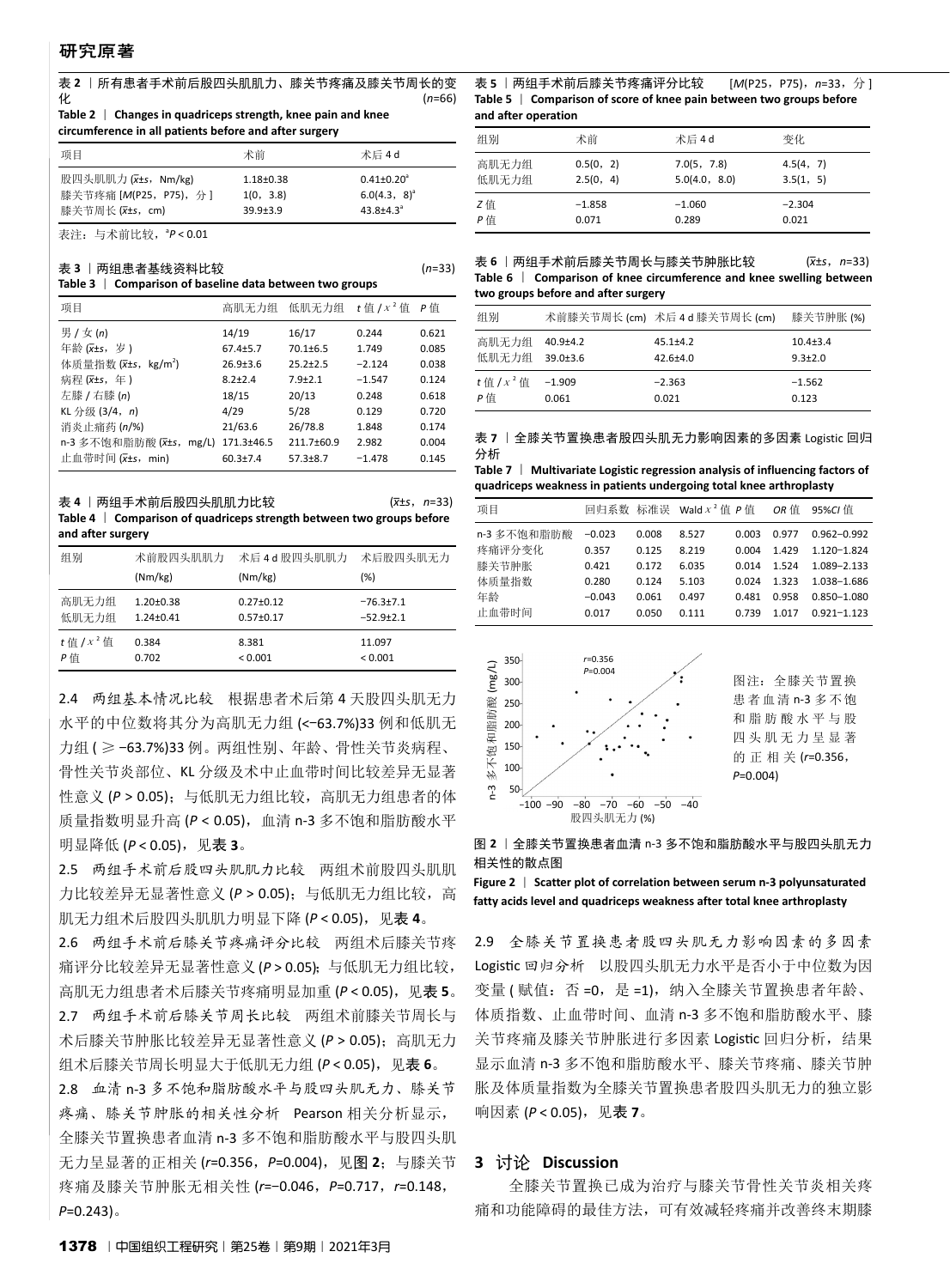关节的功能,然而尽管术后均采取康复锻炼帮助患者恢复膝 关节功能,但全膝关节置换后早期股四头肌无力普遍存在, 并且股四头肌肌力明显小于术前。PARAVLIC 等 [18] 研究发现 与术前相比,全膝关节置换后早期股四头肌肌力降低 62% 以 上,虽经康复锻炼有些股四头肌肌力逐渐恢复,但可能需要 2 年以上才能达到术前水平。研究中全膝关节置换后股四头 肌肌力明显下降,与术前比较平均达 (-64.4±14.3)%,与上述 研究基本一致。因此,改善全膝关节置换后股四头肌肌力是 骨科医生与康复专家的重要目标。但全膝关节置换后股四头 肌肌力下降的具体机制尚未阐明,手术创伤和 / 或止血带使 用诱导的缺血再灌注引起的急性炎症可能是其中影响因素之 一<sup>[19-21]</sup>,因此,减少炎症反应和氧化应激、膝关节疼痛、膝 关节肿胀可能有助于改善全膝关节置换后股四头肌肌力的降 低 [22-24]

n-3 多不饱和脂肪酸是人体的必需脂肪酸,但人体自身 无法合成,只能依靠膳食补给。深海鱼类及植物油中富含 n-3 多不饱和脂肪酸,主要成分为亚麻酸、二十碳五烯酸和二十 碳六烯酸。研究已证实,摄入含有足够数量 n-3 多不饱和脂 肪酸的膳食具有调节抗炎、免疫调节、调脂、抗肿瘤的作用, 对减少与缺血再灌注相关的组织损伤、控制慢性炎性反应、 抑制肿瘤生长及心血管系统疾病有一定的效果 [25-28]。但迄今 为止,较少有研究分析全膝关节置换后血清 n-3 多不饱和脂 肪酸水平与股四头肌无力、膝关节疼痛及膝关节肿胀的相关 性。

此次研究发现与低肌无力组比较,高肌无力组患者血清 n-3 多不饱和脂肪酸水平明显降低 (*P* < 0.05);血清 n-3 多不 饱和脂肪酸水平与股四头肌无力呈显著的正相关 (*r*=0.356, *P*=0.004),而与膝关节疼痛及膝关节肿胀无相关性 (*P* > 0.05); 血清 n-3 多不饱和脂肪酸水平、膝关节疼痛、膝关节肿胀及 体质指数为全膝关节置换后患者股四头肌无力的独立影响因 素 (P < 0.05)。PUA<sup>[9]</sup> 研究发现, 膝关节疼痛、膝关节肿胀影 响全膝关节置换后患者主动活动的意愿及康复锻炼的配合程 度,为早期股四头肌肌力下降的独立危险因素,此次研究得 出同样的结论。既往研究已证实,体质量指数与全膝关节置 换后并发症的发生密切相关 ( 包括股四头肌肌力下降 ), 其机 制还不清楚,可能与肥胖造成膝关节承受了更高的机械负荷 及异常的糖/脂代谢引起的炎症反应有关 [29]。此次研究重要 的发现是:血清 n-3 多不饱和脂肪酸水平越高全膝关节置换 后早期股四头肌肌力下降程度越低,是全膝关节置换后患者 股四头肌无力的独立保护因素。n-3 多不饱和脂肪酸与股四 头肌无力之间的联系机制可能与 n-3 多不饱和脂肪酸能抑制 手术创伤和 / 或止血带使用诱导的缺血再灌注引起的急性炎 症有关。全膝关节置换术中止血带的应用主要通过压迫肌肉 组织阻断血运, 使动脉无法充盈和静脉回流受阻, 患肢处于 缺血缺氧状态,导致炎症因子释放增加;停用止血带后的氧 自由基又可对组织造成缺血再灌注损伤,进一步增加炎症因 子释放 [10-12, 30], 大量炎症因子的释放造成全膝关节置换后膝

关节疼痛与膝关节肿胀加重、神经损伤、组织细胞缺血坏死 等并发症,导致股四头肌肌力明显下降 [9, 31]。而 n-3 多不饱 和脂肪酸具有抗炎和抗氧化的特性,可以减少手术创伤和 / 或止血带诱导的全膝关节置换后炎症因子释放而抑制急性炎 症,从而减少股四头肌肌力下降的风险 [13-14]。而此次研究并 未发现血清 n-3 多不饱和脂肪酸水平与膝关节疼痛及膝关节 肿胀具有明显相关性,原因考虑全膝关节置换后膝关节疼痛 及膝关节肿胀除与缺血再灌注引起的急性炎症有关外,还可 能与组织间隙和关节腔内积血、血管损伤、血栓形成、感染 等因素有关 [9]。

综上所述,血清 n-3 多不饱和脂肪酸水平与全膝关节置 换后股四头肌无力密切相关,为股四头肌无力的独立保护因 素,因此术前增加以 n-3 多不饱和脂肪酸为基础的膳食治疗 可能会改善全膝关节置换后股四头肌无力。由于研究纳入的 病例数有限,未动态观察血清 n-3 多不饱和脂肪酸的变化, 剔除了部分不符合研究标准患者造成病例选择有一定的偏 差,因此血清 n-3 多不饱和脂肪酸水平与全膝关节置换后股 四头肌无力的关系仍需大规模临床研究进一步评价。

作者贡献:黄泽晓、杨妹进行文献 / 资料收集、整理及撰写论文; 林诗炜、何和与进行文章的构思与设计,文章的可行性分析,统计学处理; 何和与负责文章的质量控制及审校;黄泽晓对文章整体负责。

经费支持: 该文章接受了"海南省社会发展重点研发项目 (ZDYF2019146)"的资助。所有作者声明,经费支持没有影响文章观点和 对研究数据客观结果的统计分析及其报道。

利益冲突:文章的全部作者声明,在课题研究和文章撰写过程中不 存在利益冲突。

机构伦理问题:研究获得海南医学院第二附属医院伦理委员会批 准。

知情同意问题:患者/家属对治疗完全知情同意,均签署知情同意书。 写作指南:该研究遵守《非随机对照临床试验研究报告指南》(TREND 声明 )。

文章查重:文章出版前已经过专业反剽窃文献检测系统进行3次查重。 文章外审:文章经小同行外审专家双盲外审,同行评议认为文章符 合期刊发稿宗旨。

生物统计学声明:该文统计学方法已经海南医学院生物统计学专家 审核。

前瞻性临床研究数据开放获取声明:文章作者同意:①可以在一定 范围内开放研究参与者去标识的个体数据;②可以在一定范围内开放共 享文章报告结果部分的去标识个体基础数据,包括正文、表、图及附件; ③可以在一些情况下开放研究方案和知情同意书等相关文档;④全文开 放获取数据的时间是从文章出版后即刻,并无终止日期。

文章版权:文章出版前杂志已与全体作者授权人签署了版权相关协 议。

开放获取声明:这是一篇开放获取文章,根据《知识共享许可协议》 "署名 - 非商业性使用 - 相同方式共享 4.0"条款,在合理引用的情况下, 允许他人以非商业性目的基于原文内容编辑、调整和扩展,同时允许任 何用户阅读、下载、拷贝、传递、打印、检索、超级链接该文献,并为 之建立索引,用作软件的输入数据或其它任何合法用途。

#### **4** 参考文献 **References**

- [1] 郭子荷 , 王春婷 , 陆巍 . 全膝关节置换术患者肌力康复护理的证据 综合 [J]. 护理学杂志 ,2019,34(21):7-10.
- [2] 周萌 , 林川 , 贾晶丽 , 等 . 膝关节置换术后患者出院随访的最佳证 据总结 [J]. 中华护理杂志 ,2019,54(12):1877-1880.